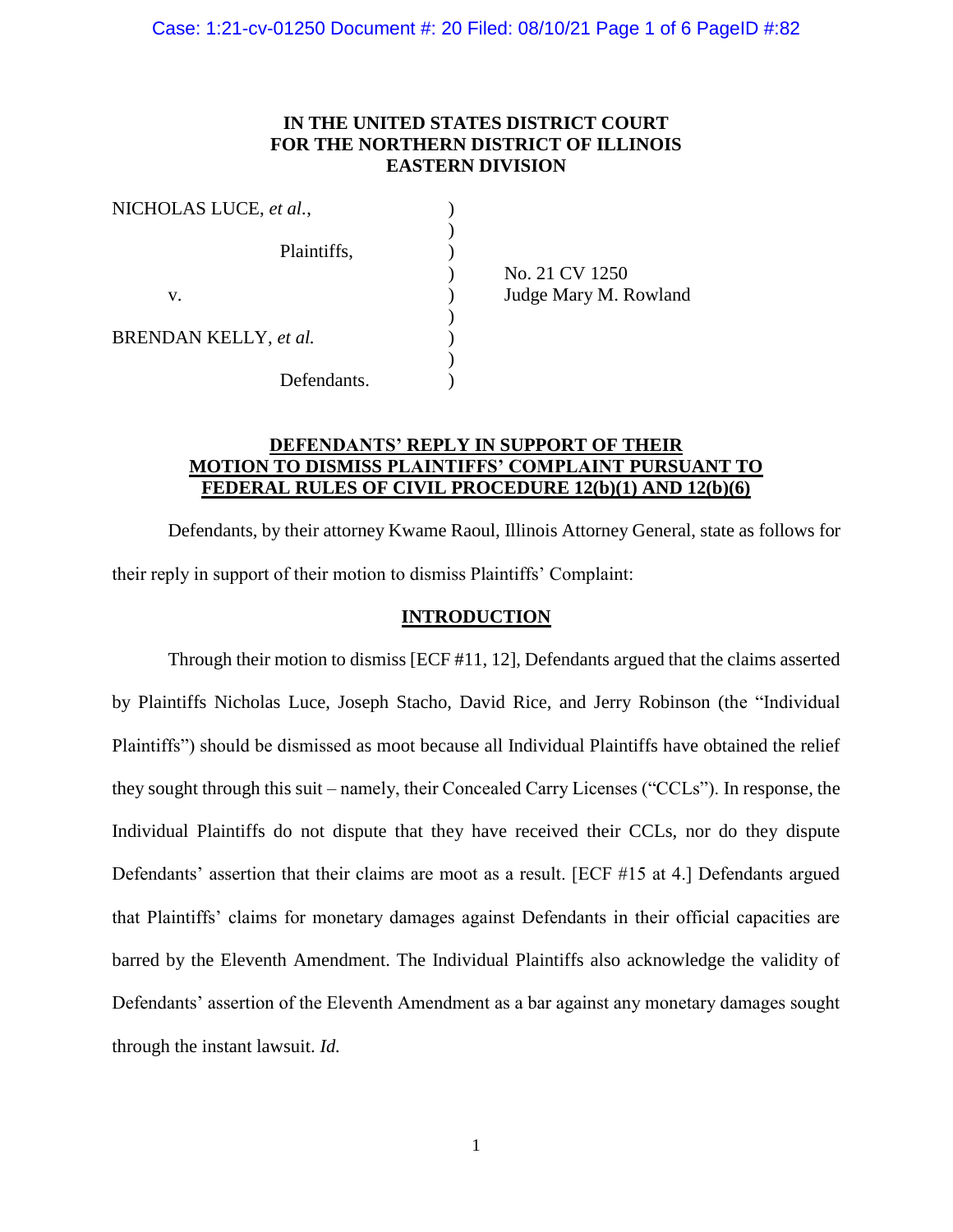### Case: 1:21-cv-01250 Document #: 20 Filed: 08/10/21 Page 2 of 6 PageID #:83

Thus, the only remaining issue with regard to Defendants' motion to dismiss is the standing of the Organizational Plaintiffs. In their motion, Defendants demonstrated that the claims asserted by the Illinois State Rifle Association ("ISRA") and the Second Amendment Foundation ("SAF") (the "Organizational Plaintiffs") must also be dismissed, as neither organization has standing to assert claims on behalf of itself or on behalf of its members. The Organizational Plaintiffs, however, argue that they should be permitted to proceed with their claims, as they have established associational standing on behalf of their members, regardless of the fact that none of the named Individual Plaintiffs in this case have live claims. *Id.* at 4-9. This argument fails because the Organizational Plaintiffs have not shown that there is an individual member of their organizations with standing to sue or that this lawsuit is germane to the organizations' interests. As such, the Organizational Plaintiffs cannot establish associational standing and their claims should be dismissed.

#### **ARGUMENT**

# **I. The Individual Plaintiffs' claims for injunctive relief are moot, and any claims for monetary relief are barred by the Eleventh Amendment.**

The Individual Plaintiffs do not dispute that all four of them have received the relief they sought through this lawsuit – namely, their  $CCLs$  – nor do they advance any arguments contradicting Defendants' position that their claims have consequently been rendered moot. Pl.'s Resp. at 2, 4. The Individual Plaintiffs have thus effectively waived any argument that their claims for injunctive relief are not moot. *See, e.g., Dillard v. Service Employees Intern. Union, Local 73, CTW, CLC*, No. 11 C 3360, 2012 WL 714631, at \*2 (N.D. Ill. Mar. 1, 2012) (citing *Lekas v. Briley*, 405 F.3d 602, 614-15 (7th Cir. 2005) (where plaintiff "did not present legal arguments or cite relevant authority to substantiate [his] claim in responding to defendants' motion to dismiss, his claim has been waived")). Here, Plaintiffs' failure to respond is a sufficient basis to grant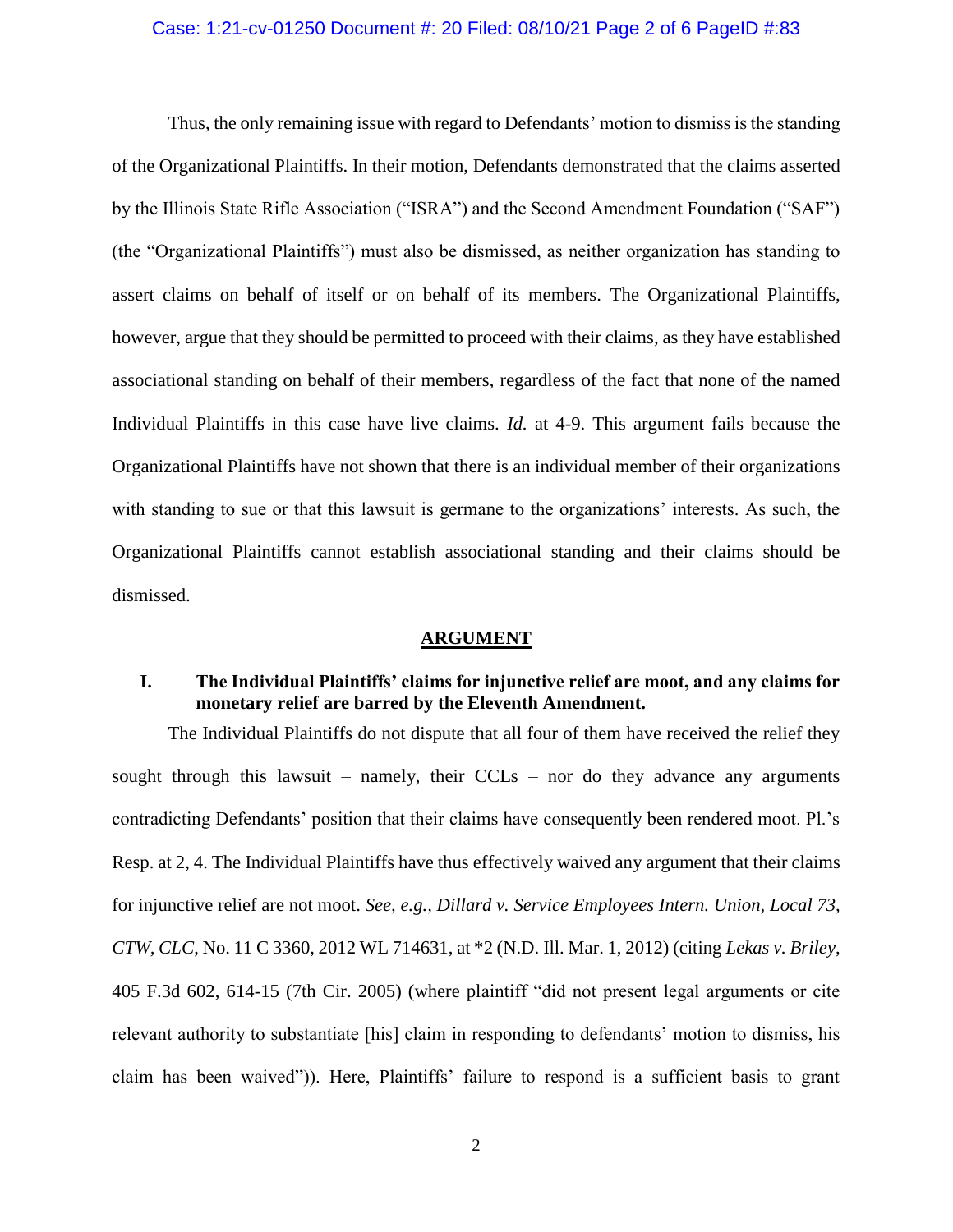### Case: 1:21-cv-01250 Document #: 20 Filed: 08/10/21 Page 3 of 6 PageID #:84

Defendants' Motion in and of itself. *See, e.g., Kirksey v. R.J. Reynolds Tobacco Co.*, 168 F.3d 1039, 1043 (7th Cir. 1999) ("by failing to respond responsively to the motion to dismiss . . . [plaintiff] forfeited her right to continue litigating her claim"); *Stransky v. Cummins Engine Co., Inc.*, 51 F.3d 1329, 1335 (7th Cir. 1995) ("[W]hen presented with a motion to dismiss, the nonmoving party must proffer some legal basis to support his cause of action. The federal courts will not invent legal arguments for litigants.").

Moreover, the two Individual Plaintiffs seeking monetary damages in the form of a return of their \$80 expedited processing fee, Plaintiffs Stacho and Luce, concede that the Eleventh Amendment bars those claims. Pl.'s Resp. at 4. Specifically, those Plaintiffs acknowledge that under the Eleventh Amendment, they cannot obtain monetary damages against the State or against state officials in their official capacity. *See Brown v. Budz*, 398 F.3d 904, 917-18 (7th Cir. 2005) (quotations omitted) (while party may "sue a state officer in his . . . official capacity to enjoin prospective action that would violate federal law," *Ex Parte Young* does not allow "claims for retroactive damages to be paid from a state treasury.").

As such, the four Individual Plaintiffs have conceded that the claims they assert through this lawsuit are nonjusticiable, and Defendants' Motion to Dismiss should be granted as to their claims.

### **II. The Organizational Plaintiffs do not have standing.**

The Individual Plaintiffs concede that their individual claims are moot, and the Organizational Plaintiffs do not argue that they have standing to sue on their own behalf. *See* Pl. Resp. at 5. As such, the Organizational Plaintiffs rely exclusively on associational standing as a basis for continuing this case. Resp. at 4-9. To assert standing on behalf of its members, the Organizational Plaintiffs must allege that "(1) its members would otherwise have standing to sue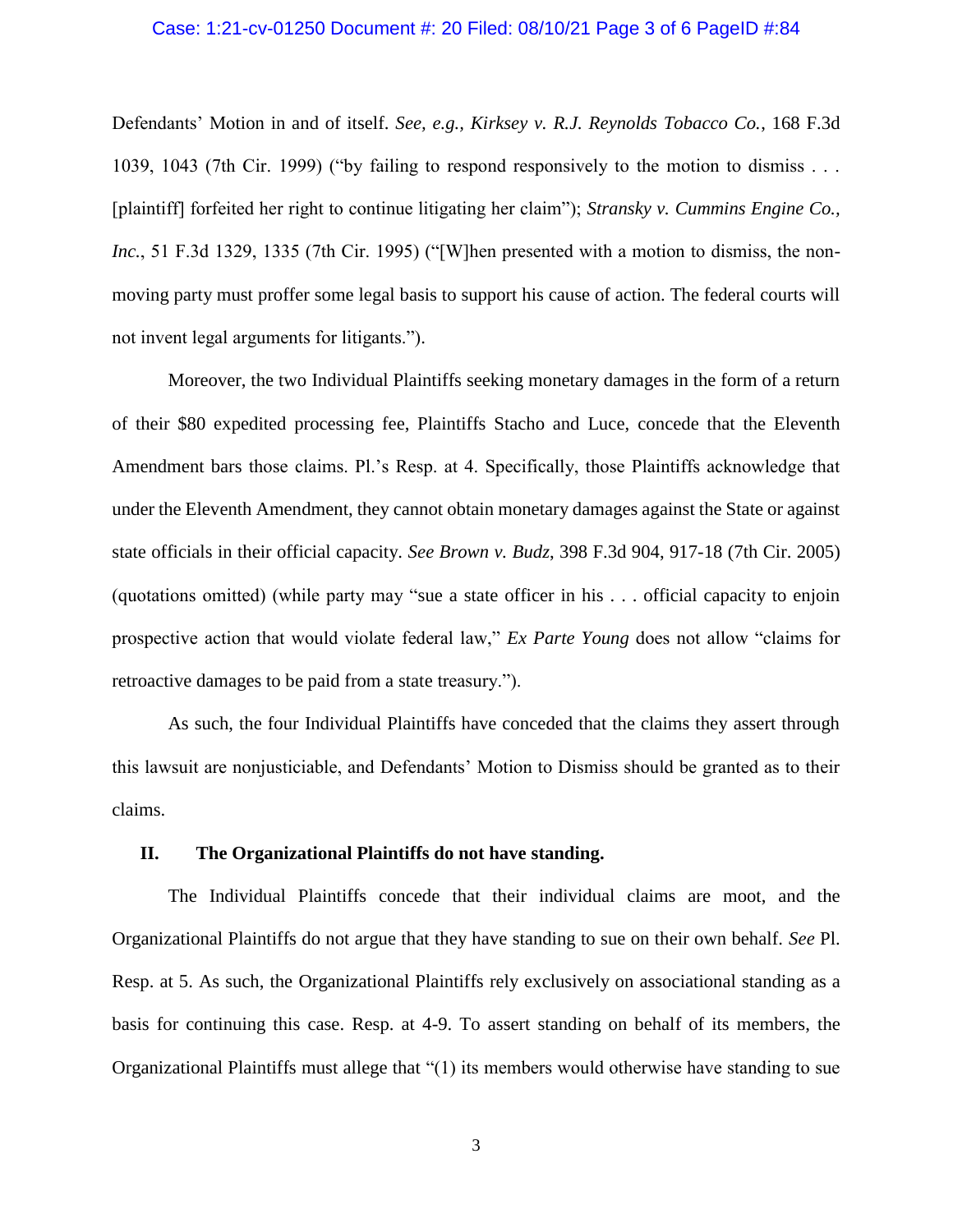### Case: 1:21-cv-01250 Document #: 20 Filed: 08/10/21 Page 4 of 6 PageID #:85

in their own right; (2) the interests it seeks to protect are germane to the organization's purpose; and (3) neither the claim asserted nor the relief requested requires the participation of individual members in the lawsuit." *Milwaukee Police Ass'n v. Bd. of Fire & Police Comm'rs of City of Milwaukee*, 708 F.3d 921, 928 (7th Cir. 2013). The Organizational Plaintiffs rely on the Court's ruling in *Marszalek v. Kelly*, No. 20-cv-4270, 2021 WL 2350913 (N.D. Ill. June 9, 2021) (Rowland, J.) to show they have associational standing. [ECF # 15 at 5-9.] However, the Organizational Plaintiffs do not allege that they have any members with standing to sue on their own behalf in *this* case; allegations made in a different lawsuit have no relevance to the instant proceeding.

In *Marszalek*, Plaintiffs submitted the affidavits of individual members who personally had not received their Firearm Owners Identification ("FOID") cards within the thirty days required by statute. Here, Plaintiffs rely on the Declarations of Richard Pearson, the Executive Director of the ISRA, and Julianne H. Versnel, the Director of Operations of the SAF, to support their allegations that there are individual members of each organization with standing to bring a claim. [ECF No. 15-1 and 15-2]. However, neither Mr. Pearson nor Ms. Versnel allege that *they* personally have been waiting more than 90 or 120 days to receive a CCL. *Id.* Mr. Pearson and Ms. Versnel's generalized claims about what they have heard from other members does not constitute a "specific allegation[] establishing that at least one identified member ha[s] suffered or would suffer harm." *Marszalek*, 2021 WL 2350913 at \*4 (quoting *Summers v. Earth Island Inst.*, 555 U.S. 488, 498 (2009)). Moreover, Mr. Pearson and Ms. Versnel's vague statements are too speculative to establish that either organization has a member with standing to bring his or her own claim; the claims of the unnamed members' claim mentioned in Mr. Pearson and Ms. Versnel's declarations may also be moot. Plaintiffs' Response states that they could "theoretically amend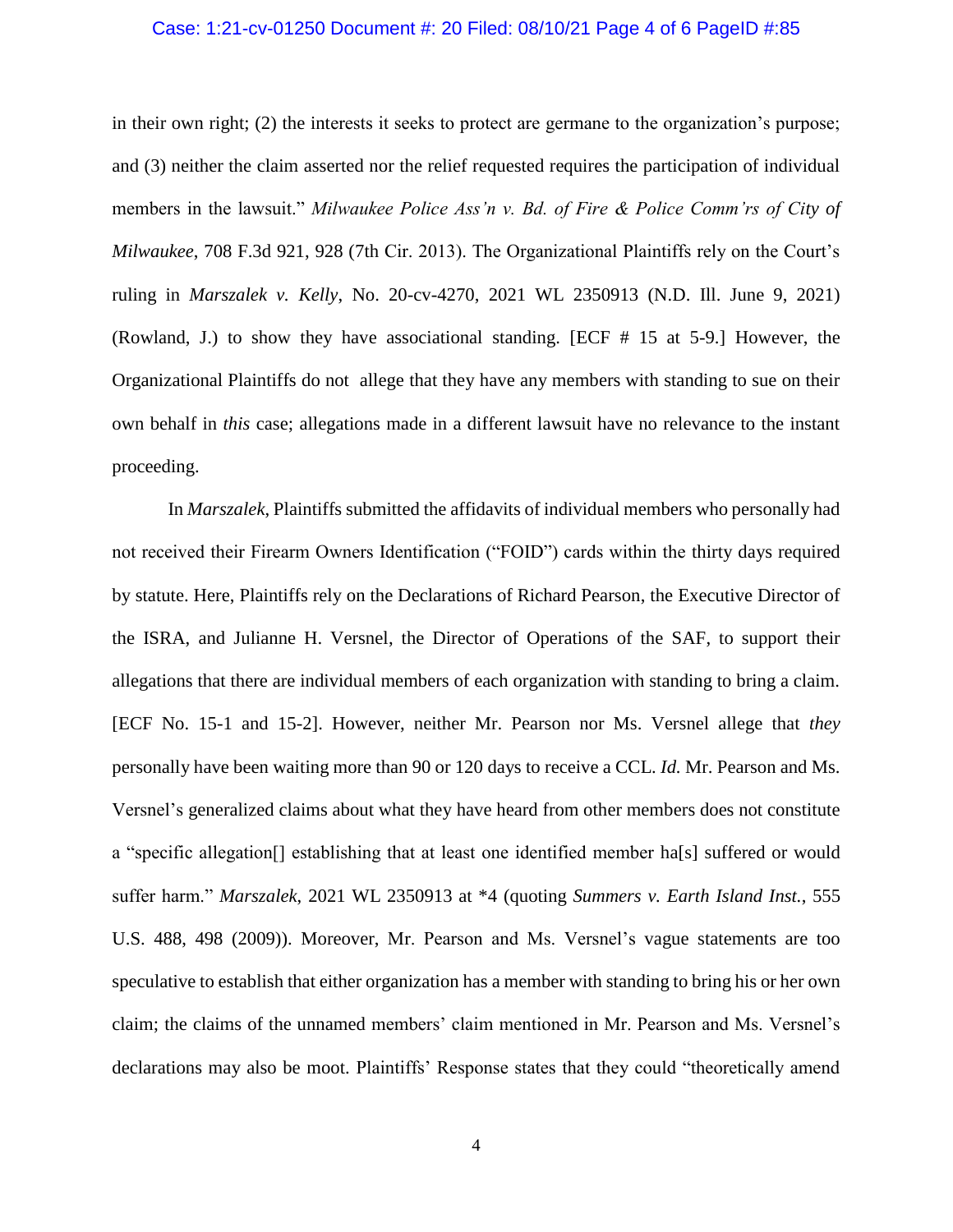### Case: 1:21-cv-01250 Document #: 20 Filed: 08/10/21 Page 5 of 6 PageID #:86

their Complaint in perpetuity" to establish standing. Pl. Resp. at 6. However, this argument misses the mark, as associational standing requires that there must always be a member with standing to sue. The Organizational Plaintiffs should not be allowed to shirk these requirements because they cannot or will not adequately plead that they have associational standing.

In addition, Plaintiffs have not established the second element necessary for associational standing; they have not plead that the interests they seek to protect relate to the organizations' purposes. *See Milwaukee Police Ass'n*, 708 F.3d at 928. The Organizational Plaintiffs allege that their purpose is to further the "constitutional right to privately own and possess firearms." [ECF No. 1 at  $\P$ [16, 19]. The Organizational Plaintiffs do not allege that their purpose to is limit what background checks can be required to carry a concealed firearm or that background checks should not be required to carry a concealed firearm. [*See* ECF No. 1]. The CCL system does not ban a qualified individual with possessing a firearm in general; rather, it is an administrative delay that controls who can carry a *concealed* firearm in public. The CCL system is designed to promote public safety<sup>1</sup> and is not sufficiently related to the Organizational Plaintiffs' purpose to confer associational standing. Because the Organizational Plaintiffs have not shown that there is an individual member of their organizations with standing to sue, nor that this lawsuit is germane to the organizations' interests, they cannot establish associational standing and their claims should be dismissed.<sup>2</sup>

 $\overline{\phantom{a}}$ 

<sup>&</sup>lt;sup>1</sup> *See, e.g.*, 430 ILCS 66/10 (providing that the Illinois State Police "shall issue a license to carry a concealed firearm" to applicants who meet all qualifications, and "do[] not pose a danger to [themselves] or others, or a threat to public safety as determined by the Concealed Carry Licensing Review Board."). <sup>2</sup> Even if the Organizational Plaintiffs had standing to bring this lawsuit, they would not be able to state a Second Amendment claim or a Fourteenth Amendment due process claim for the same reasons discussed by this Court in *Marzalek*. *See Marszalek v. Kelly*, Case No. 20-cv-4270, 2021 WL 2350913 (N.D. Ill. June 9, 2021). Indeed, the reasoning in *Marzalek* applies even more forcefully here because Plaintiffs in this case are not prohibited from owning or carrying a firearm, but are only prohibited from carrying a *concealed* firearm in public.